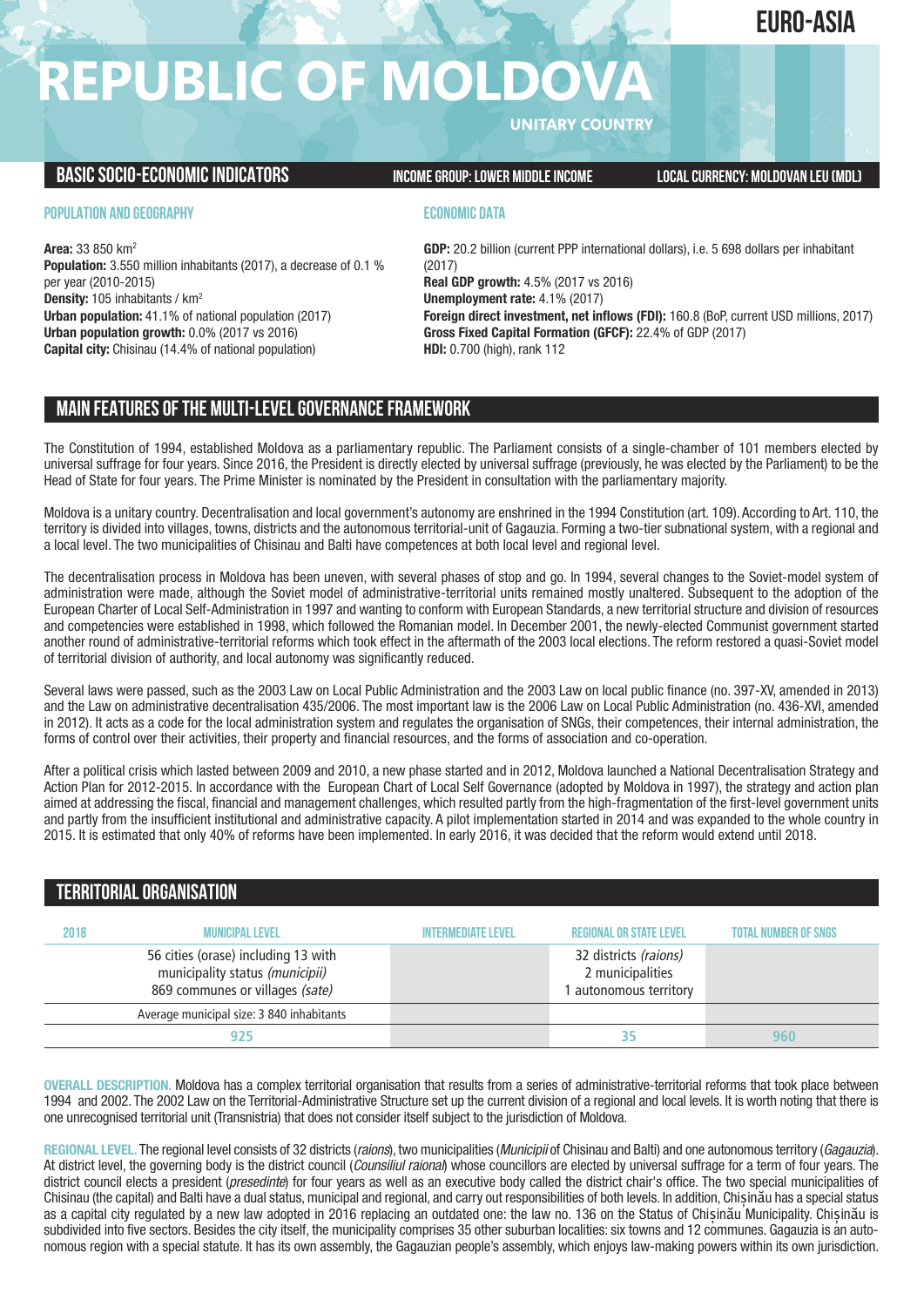Gagauzia is also governed by a governor who is elected by direct universal suffrage for a period of four years. The Permanent executive power in Gagauz-Yeri is exercised by an executive committee.

**MUNICIPAL LEVEL AND INTER-MUNICIPAL COOPERATION.** The local level comprises two main types of local governments: 56 cities (*orase*) including 13 that have municipality status (*municipii*) and 869 communes or villages. Cities and communes can comprise localities that are not self-governing (there were 1 533 localities in 2018). There are 633 other villages, which are thus administratively part of either cities or communes. Towns are designated as "municipalities" on account of their special economic, socio-cultural, scientific and administrative significance to the country. The number of municipalities include Chișinău, Bălţi and Comrat. The governing body is the local council (*consiliu local*) made up of councillors elected via universal and direct elections for a four-year term and the mayor (*primar*), seconded by the mayor's office (*primarie*),who is also elected by direct universal suffrage for four years. In Chisinau, the mayor is called "mayor general". The localities that are part of the Capital city have their local city halls but are coordinated by the municipal council.

The Moldovan local system is very fragmented. The average size of municipalities is 3 840 inhabitants, versus 5 900 in the EU28. According to the Law on the Territorial-Administrative Structure, a municipality must have a minimum population size before it can form a local government (1 500). There is no policy promoting mergers but instead municipalities are encouraged to cooperate among themselves. Inter-municipal cooperation is regulated by the 2006 Law on administrative decentralisation. Local governments can cooperate on regulatory functions, community services (e.g. education and social services), public utilities and their infrastructure (e.g. water and sewerage), general administrative functions (human resources, local financial management, procurement, etc.). They may sign contracts and agreements, create joint, single- or multi-purpose functional enterprises, or create associative bodies with independent legal "personality", in the aim of enhancing integrated territorial cooperation.

**STATE TERRITORIAL ADMINISTRATION.** The central government has deconcentrated authorities subordinated to ministries whose functions are regulated by the 2016 Government Regulation no. 266. Following the adoption of the Law on Regional Development in the Republic of Moldova (2006), five development regions were set up. They do not represent administrative jurisdictions and are mostly used in the context of planning, evaluating and implementing regional development policies.

### **SUBNATIONALGOVERNMENT RESPONSIBILITIES**

SNG responsibilities are not laid out by the constitution, but they are identified in different laws, including law no. 436-XVI on Local Public Administration, law no. 435-XVI on Administrative Decentralisation and the Law on Public Finance. According to the law, all first-level local authorities have the same set of responsibilities, irrespective of their size, institutional, administrative or fiscal capacity. At the regional level, the only case of asymmetry in terms of functions is the "special autonomy" of Gagauzia. SNGs have two types of responsibilities: delegated and exclusive. In practice, the assignment of responsibilities between the regional and the local level is imprecise, as well as between SNGs and central government entities or state-owned enterprises. In particular, the delimitation of the competences among the first and second level authorities is unclear, contradictory, and in some cases even lacking. Besides inter-municipal cooperation, the Law on public-private partnerships, the Law on concessions and the Law on local public communal services provide the legal grounds for the establishment of PPPs or municipal enterprises.

#### **Main responsibilitysectors and sub-sectors**

|                                                                                                                      | <b>REGIONAL LEVEL</b>                                                                                                                                                                     | <b>MUNICIPAL LEVEL</b>                                                                                                 |  |
|----------------------------------------------------------------------------------------------------------------------|-------------------------------------------------------------------------------------------------------------------------------------------------------------------------------------------|------------------------------------------------------------------------------------------------------------------------|--|
| 1. General public services                                                                                           | Internal administration; Coordination of local councils' activities                                                                                                                       | Internal administration; Local property management                                                                     |  |
| 2. Public order and safety                                                                                           |                                                                                                                                                                                           | Fire protection                                                                                                        |  |
| 3. Economic affairs/transports<br>Regional roads; Regional public transport;<br>Economic development support; Energy |                                                                                                                                                                                           | Local roads; Local public transport;<br>Local gas and heating distribution                                             |  |
| 4. Environmental protection                                                                                          | Protection of natural resources                                                                                                                                                           | Waste management; Sewerage systems                                                                                     |  |
| 5. Housing and community amenities<br>Spatial planning                                                               |                                                                                                                                                                                           | Urban and spatial planning; Water supply; Parks and green spaces;<br>Cemeteries; Social housing; Public sanitation     |  |
| 6. Health                                                                                                            |                                                                                                                                                                                           |                                                                                                                        |  |
| 7. Recreation, culture & religion                                                                                    | Sports; Youth programs; Theatres; TV stations;<br>Libraries and other cultural institutions                                                                                               | Libraries; Museums and other cultural institutions;<br>Local cultural programs; Sports                                 |  |
| 8. Education                                                                                                         | Construction and maintenance of primary schools, gymnasiums,<br>lyceums, after-school and other educational institutions,<br>boarding schools; Remuneration of staff (including teachers) | Construction and maintenance of kindergartens                                                                          |  |
| 9. Social protection                                                                                                 | Social protection and maintenance of social institutions                                                                                                                                  | Housing construction and other facilities for socially vulnerable<br>groups as well as for other population categories |  |

## **SUBNATIONAL GOVERNMENT FINANCE**

| Scope of fiscal data: one autonomous territorial unit, 32 raions, Chisinau and Balti, municipalities, cities, villages, and | <b>SNA 2008</b> | Availability of fiscal data: | Quality/reliability of fiscal data: |
|-----------------------------------------------------------------------------------------------------------------------------|-----------------|------------------------------|-------------------------------------|
| around 8 400 local government budgetary organisations.                                                                      |                 | High                         | High                                |

**GENERAL INTRODUCTION.**The most important laws related to SNG finance are law no. 397-XV on Local Public Finance of 16 October 2003; the Tax Code of the Republic of Moldova No. 1163 of 24 April 1997, law no. 847-XIII on the Budget System and Budgetary Process and the Local Public Administration Act of 2006. The Law on Public Administration stipulates that SNGs enjoy financial autonomy and can take the initiative on matters pertaining to local administration. However, despite a new local government finance system which came in force on 1 January 2015, based on the 2013 amendments to the 2003 Law on Local Public Finance, three key indicators of local autonomy (autonomv over local budget; control over local revenues; authority to determine local expenditures), show that budgetary processes in particular in Moldova is still centralised to a great extent.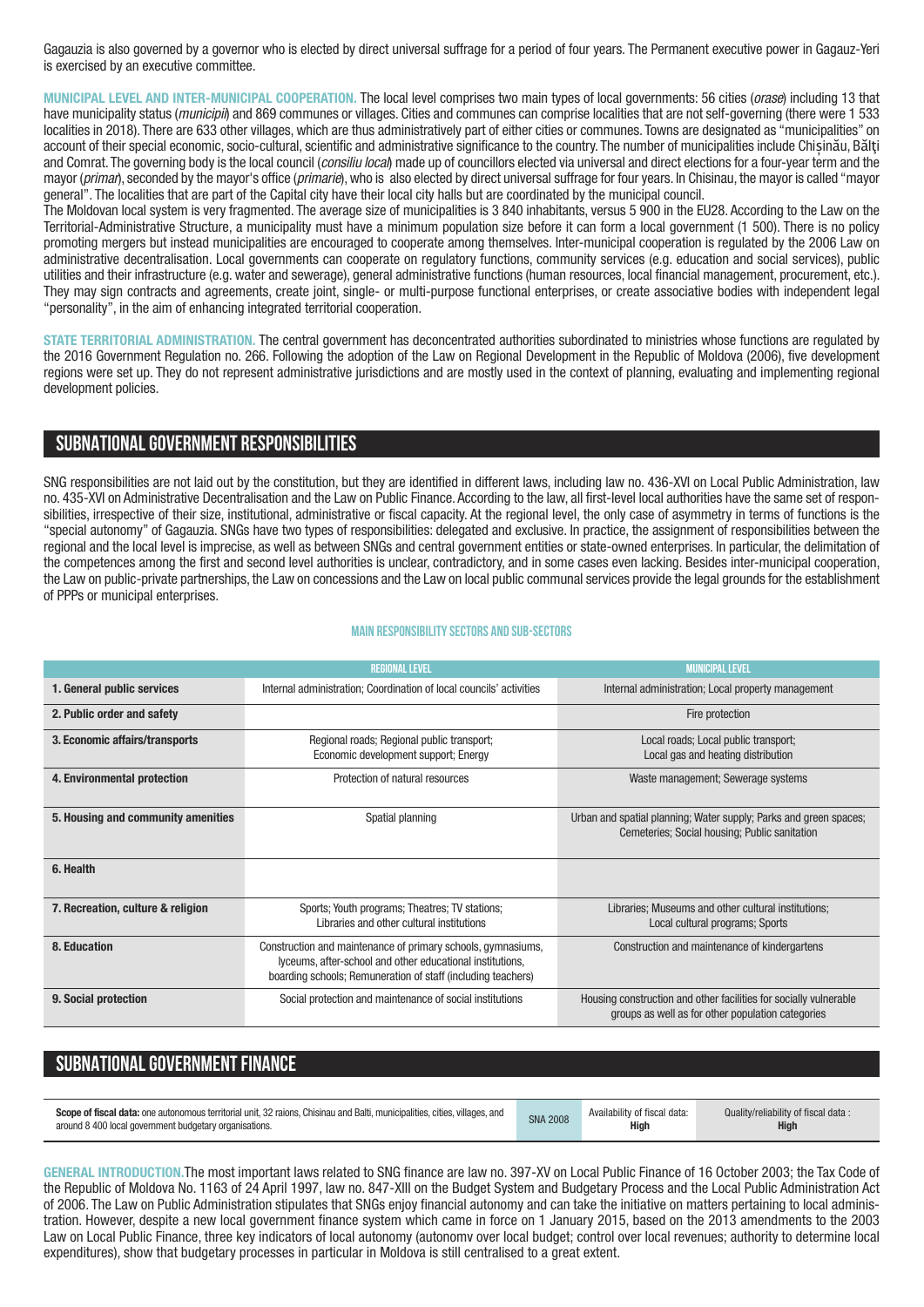## **EURO-ASIA**

# **REPUBLIC OF MOLDOVA**

**UNITARY COUNTRY**

#### **SUBNATIONAL GOVERNMENT EXPENDITURE BY ECONOMIC CLASSIFICATION**

| 2016                            | <b>DOLLARS PPP / INH.</b> | % GDP   | % SNG EXPENDITURE | % GENERAL GOVERNMENT EXPENDITURE<br><b>(SAME EXPENDITURE CATEGORY)</b> |
|---------------------------------|---------------------------|---------|-------------------|------------------------------------------------------------------------|
| <b>Total expenditure</b>        | 447                       | 8.4%    | 100%              |                                                                        |
| Inc. current expenditure        | 351                       | 6.6%    | 78.4%             | Total expenditure<br>23.3%                                             |
| Staff expenditure               | 229                       | 4.3%    | 51.3%             |                                                                        |
| Intermediate consumption        | 81                        | $1.5\%$ | 18.2%             |                                                                        |
| Social expenditure              | 19                        | 0.3%    | 4.2%              | 52.9%<br>Staff expenditure                                             |
| Subsidies and current transfers | 19                        | 0.4%    | 4.2%              |                                                                        |
| <b>Financial charges</b>        | 3                         | $0.0\%$ | 0.6%              | 2.9%<br>Social benefits                                                |
| Others                          | $\mathbf{0}$              | $0.0\%$ | $0.0\%$           |                                                                        |
| Incl. capital expenditure       | 97                        | 1.8%    | 21.6%             |                                                                        |
| Capital transfers               |                           | $0.0\%$ | 0.2%              | 44.7%<br>Direct investment                                             |
| Direct investment (or GFCF)     | 96                        | 1.8%    | 21.5%             | 20%<br>30%<br>50%<br>60%<br>10%<br>40%<br>$0\%$                        |

**EXPENDITURE.** SNG expenditure in Moldova as a share of GDP and public expenditure in 2016 are low, much below the EU28 averages (15.5% of GDP and 33.4% of public expenditure). SNG expenditure is mostly comprised of current expenditure (78.4% of their expenditure) of which 51% are related to staff expenditure. SNGs are important public employers: SNG staff spending accounted for 53% of total public staff spending (vs 50.9% in the EU28). In fact, execution of national education budget is mainly done through SNGs budgets (including salaries of educational staff), without decision-making power on these financial flows.

**DIRECT INVESTMENT.** SNGs are significant investors: 21.5% of their expenditure was dedicated to investment in 2016 (vs 8.7% in the EU28). In 2016, SNG investment accounted for a high share of the total public investment: 44.7% vs 50.9% in the EU28. Between 2008 and 2013, up to 78% of local capital expenditure was financed through fiscal transfers (budget fund) from the central government, and 5% from transfers from special funds (Social Fund, Ecological Fund, Energy Efficiency Fund).

#### **SUBNATIONALGOVERNMENTEXPENDITURE BYFUNCTIONALCLASSIFICATION – COFOG**

Education is by far the most important SNG budget item in Moldova, representing 58.1% of total SNG expenditure in 2016 and 44.3% of consolidated public expenditure in education. This reflects the responsibilities of the raions and municipalities in the construction and maintenance of educational facilities. Concerning staff and teachers salaries, SNGs have no control as salaries are determined by the central government.With the recently-implemented school financing reform, half of the expenditures at the local level are carried out by the second-tier level (raions). Raion governments accounted for two-thirds of SNG expenditure on education in 2013 (compared with less than 10% in 2012). Three other sectors account for the same share of SNG spending: social protection, housing and community amenities and economic affairs/transports. Expenditure on social benefits are also mostly carried by the raions. In this area, SNGs have little decision-making power over social policies.



#### **SUBNATIONALGOVERNMENT REVENUE BYCATEGORY**



**OVERALL DESCRIPTION.** Grants and subsidies represent the most important source of SNG revenue, accounting for a very large share of SNG revenue: 70.2% compared to 44.1% in the EU28. Consequently, the share of tax is limited (25.8% vs 41.1% in the EU28) while other sources of income, such as tariffs and fees and property income, account for a small portion of SNG revenue. The 2013 amendments to the Law on Local Public Finances, implemented from 2015,